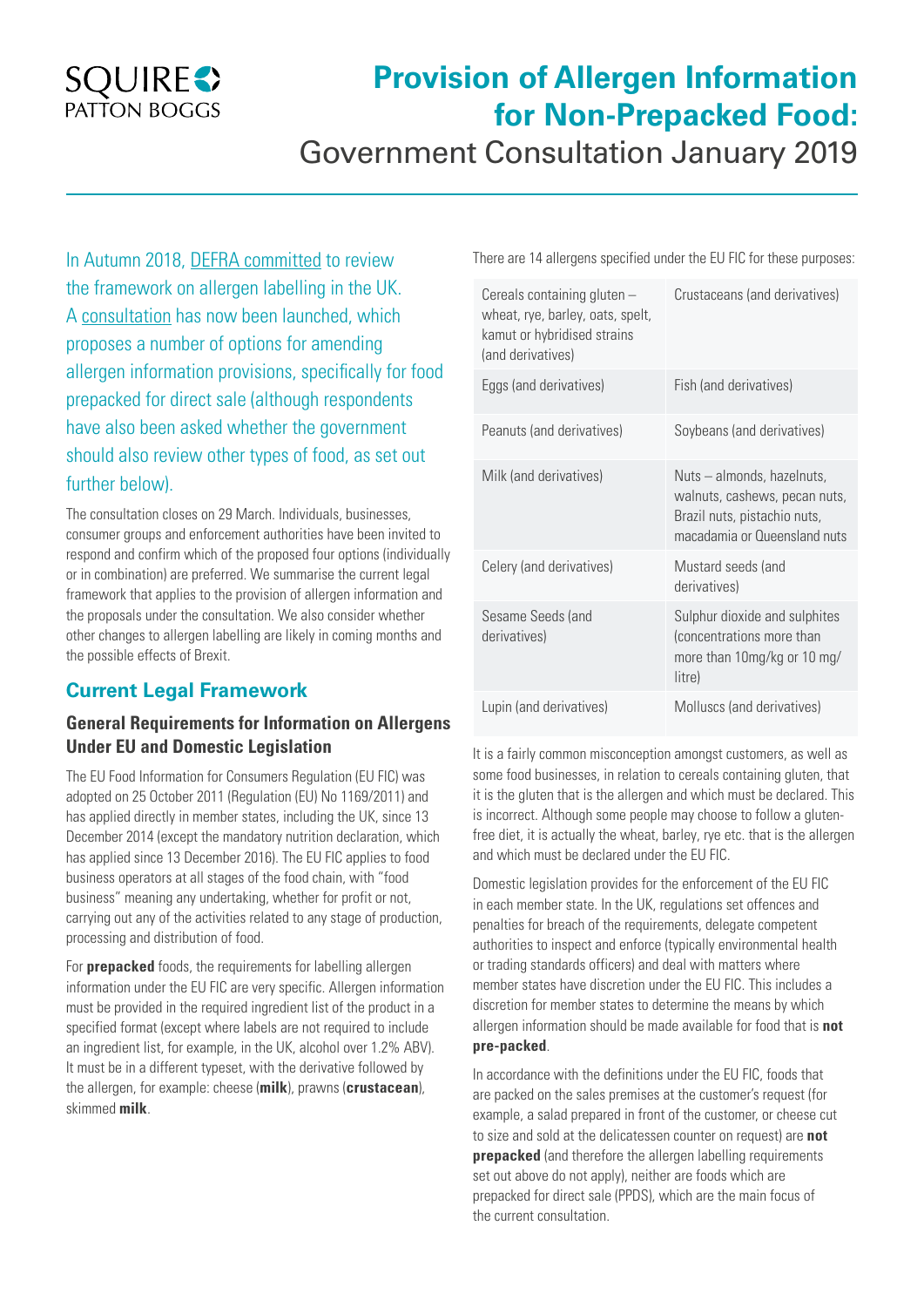For PPDS foods, subject to any national provisions to the contrary, it is permissible to provide information on allergenic ingredients verbally or in writing. The consultation notes "concerns have been raised that it can be difficult for customers to distinguish between prepacked and PPDS foods and anecdotal evidence suggests that consumers assume that the absence of allergen information on food packaging means food allergens are not contained in the product, which may not be the case for PPDS foods".

#### **What Is Food Prepacked for Direct Sale?**

There is no definition of PPDS food in the EU FIC. However, the Food Standards Agency (FSA) has produced technical guidance on allergen labelling which provides an interpretation (set out in the consultation document) as follows:

This applies to foods that have been packed on the same premises from which they are being sold. Foods prepacked for direct sale are treated as the same way as non-prepacked foods in EU FIC's labelling provisions. For a product to be considered "prepacked for direct sale", one or more of the following can apply: (1) it is expected that the customer is able to speak with the person who made or packed the product to ask about ingredients; and/or (2) foods that fall under this category could include meat pies made on site and sandwiches made and sold from the premises in which they are made.

Within the consultation, further examples of PPDS are provided, including boxed salads, fresh pizza from the deli counter, hot foods such as rotisserie chicken or wedges and foods that are preweighed and packed, such as cheese or meats from a delicatessen counter or baked goods from an in-store bakery. It is clear from these examples that the options proposed in the consultation for PPDS foods will potentially impact on the retail sector, as well as hospitality providers.

#### **Other Liabilities and Consequences**

If legal requirements on allergen information are not met, this may well mean that a product recall is required, particularly where a label does not include an allergen that is present as an ingredient, because it could render the food "unsafe" for consumers with allergies. Typically, this will apply to prepacked foods that are labelled incorrectly.

However, it is also worth remembering that in many jurisdictions, including the UK, in addition to potential liability for non-compliance with the EU FIC and national provisions in relation to allergen labelling/information, there are separate systems of civil liability, where a person who has suffered loss or damage (for example, an injury or illness) can make a claim for financial compensation from a person or company that has negligently breached a duty of care. As such, in the event of a consumer suffering an allergic reaction, such as anaphylaxis, from a product that was not properly labelled as to allergens, it is possible that the injured party will make a claim in the courts for money to compensate them for their losses; in addition to legal action by an enforcement authority, such as the police or food standards agency, for breach of criminal laws/ food safety laws/ the provisions of the EU FIC.

This system of civil liability for damages is the reason that many businesses use "precautionary allergen labelling", i.e. labelling as to allergens that may be present due to cross-contamination, as opposed to intentional inclusion in the food as an ingredient. In practice, precautionary allergen labelling is common for both prepacked and non-prepacked foods, despite the discouragement in FSA guidance from using such labelling, except where there is a genuine, assessed, unavoidable risk that good manufacturing practice cannot avoid. However, such labelling and potential civil liabilities are outside of the scope of the current consultation.

## **Options Proposed Under Consultation**

The consultation seeks views on four options in relation to PPDS foods. It is clear that ultimately the government may adopt more than one of these options – for example, by combining option 1 (which is non-regulatory) with one of the options that would involve changes to the applicable legislation in the UK. The options are as follows:

- 1. Promotion of Best Practice Additional activity to ensure a safer environment, including activity such as:
	- Best practice guidance for the catering sector produced by the FSA and Food Standards Scotland (FSS)
	- Cross-stakeholder conference between relevant government departments and businesses to discuss best practice and encourage change
	- A public information campaign to highlight allergen knowledge and awareness for food businesses and the public.

The real advantage of this option is that it can be implemented relatively quickly and retains flexibility.

- 2. Requirement for obligatory "ask the staff" labels on PPDS food packaging, with supporting information available for consumers in writing, on request. The supporting information would be either a full list of any of the 14 allergens specified for prepacked foods under the EU FIC (see above) or a full ingredient list with allergens emphasised. This could be done by way of a sticker on packages, meaning that the cost would be limited.
- 3. Packaging of PPDS foods to be labelled with name of food and a list of any of the 14 allergens specified in the EU FIC and intentionally included in the product as an ingredient. This would have significant cost implications as "generic" packaging could not be used. The consultation notes that this option would still not help those consumers who are allergic to an ingredient that is *not* specified in the EU FIC.
- 4. Packaging to be labelled with name of food and full ingredient list, with allergens emphasised on the packaging of PPDS foods. This would, of course, be very similar to the position for prepacked foods under the EU FIC, so would likely assist with the perceived "confusion" claimed in the consultation, but again would have significant cost implications. The consultation also acknowledges that such an approach may prevent innovation and new product development, and affect supply chain purchases and availability.